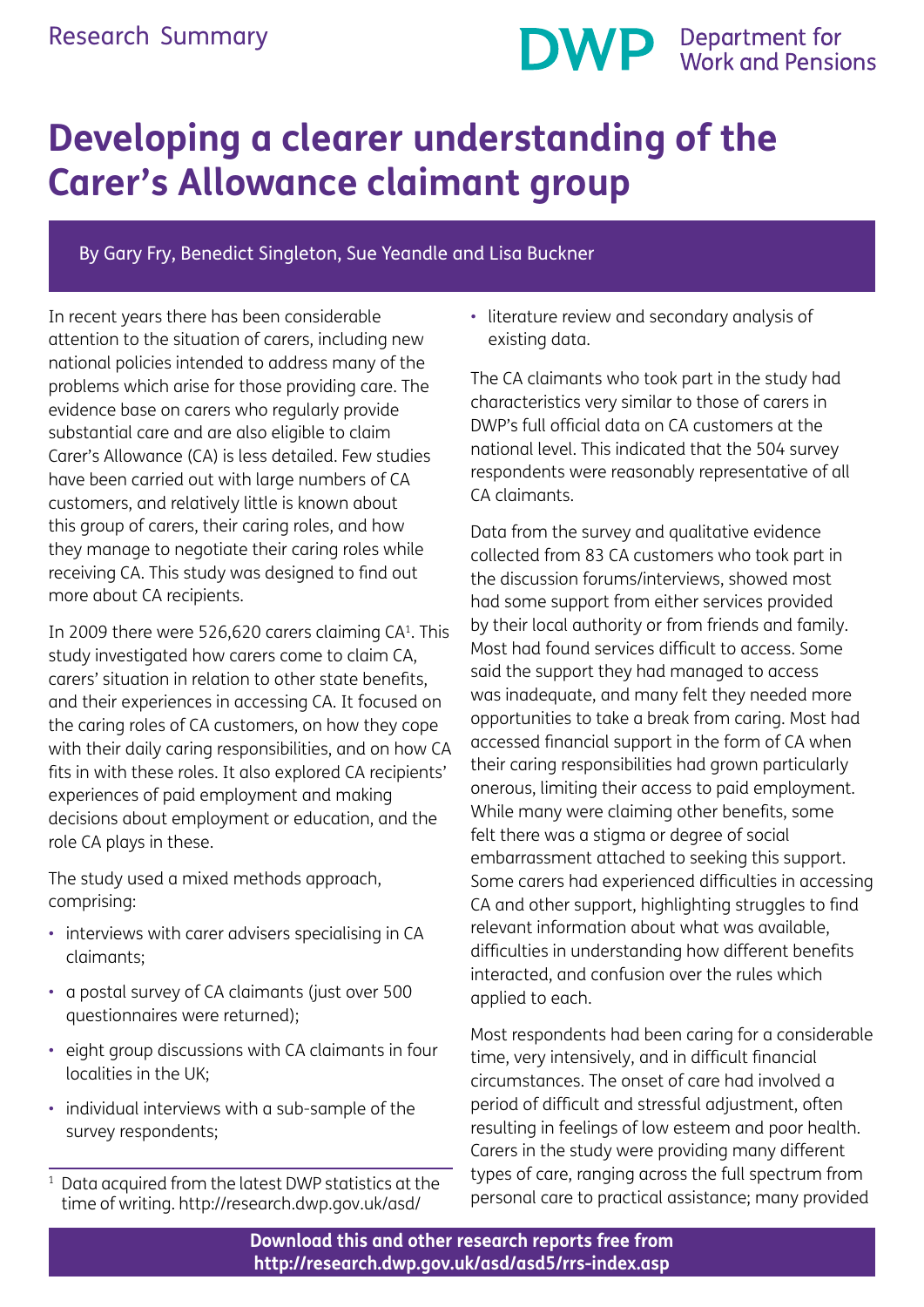many different types of support. Most were caring for a sick or disabled person who was their child, parent or spouse/partner, and there were some significant differences in the needs and experiences of these groups.

The majority of carers said they used CA for regular household expenditure (e.g. using it for utility bills, food or regular transport costs) although some wished they could spend it on themselves.

As CA claimants are required to be providing 35 or more hours of care per week, all were caring for someone full-time, many caring for over 50, or over 100 hours per week. Only a very small number were also in paid employment, mostly in low paid parttime work. Compared with all carers at the national level (as recorded in the 2001 Census), these carers were far less likely to be in paid work. Many said they had been forced to give up work soon after the onset of care. Others had taken a part-time job because they wished to remain in employment alongside their caring responsibilities. A quarter of carers (23 per cent) said they would prefer to have a paid job and a large majority of carers (61 per cent) said they would want a paid job when their caring role ended. Only a minority (14 per cent) did not wish to be in paid employment because they felt working would compromise their caring role.

### **Key findings**

#### *CA customers' access to benefits and services*

CA plays an important role in many carers' lives and is a crucial source of income for some carers. Some carers in the study had tried to survive financially for long periods without applying for it, anticipating difficulties and frustrations in doing so. For many in the study CA was just one part of a complex package of support, drawn from a variety of sources which enabled them to fulfil their caring role and responsibilities.

Many carers in the study were angry about how difficult it had been to access what few formal services they had managed to get in place. For most, accessing CA had involved challenges and many said obtaining information and advice on CA had not been easy.

#### *CA customers' experiences of caring*

Carers of older people were less likely than other carers to live in the same household as the person they cared for, and were the least likely of all in the study to be claiming three or more state benefits. Many reported financial difficulties and said they would prefer to be in paid work. Long-term care had had a particular impact on the financial welfare of this group.

Carers of a child were the most likely to be in paid employment; most of these carers were women who were working part-time. This group was the most likely to have a higher level of qualification, but included many who reported financial difficulties and who were claiming two or more state benefits.

Long-term carers were more likely than other carers to be in poor health; many in this group provided very high weekly hours of care (100+ hours per week). Long-term carers were also the most likely to have abandoned once-held aspirations, including hopes for their career. Many worried about their lack of pension contributions and feared for their own welfare in old age.

Nearly half the sample had no qualifications and these carers (and those with only lower level qualifications) were more likely than those better qualified to be caring full-time and to be receiving two or more state benefits. Those carers with a higher level of qualification were more likely to be a student, to be retired, and to be caring for a child, and were more likely to say that they had found it difficult to find a job which put their qualifications to use.

#### *CA customers' decisions about paid employment*

Most in the study thought jobs with a fixed number of hours and flexible enough to accommodate carers' complex caring responsibilities were very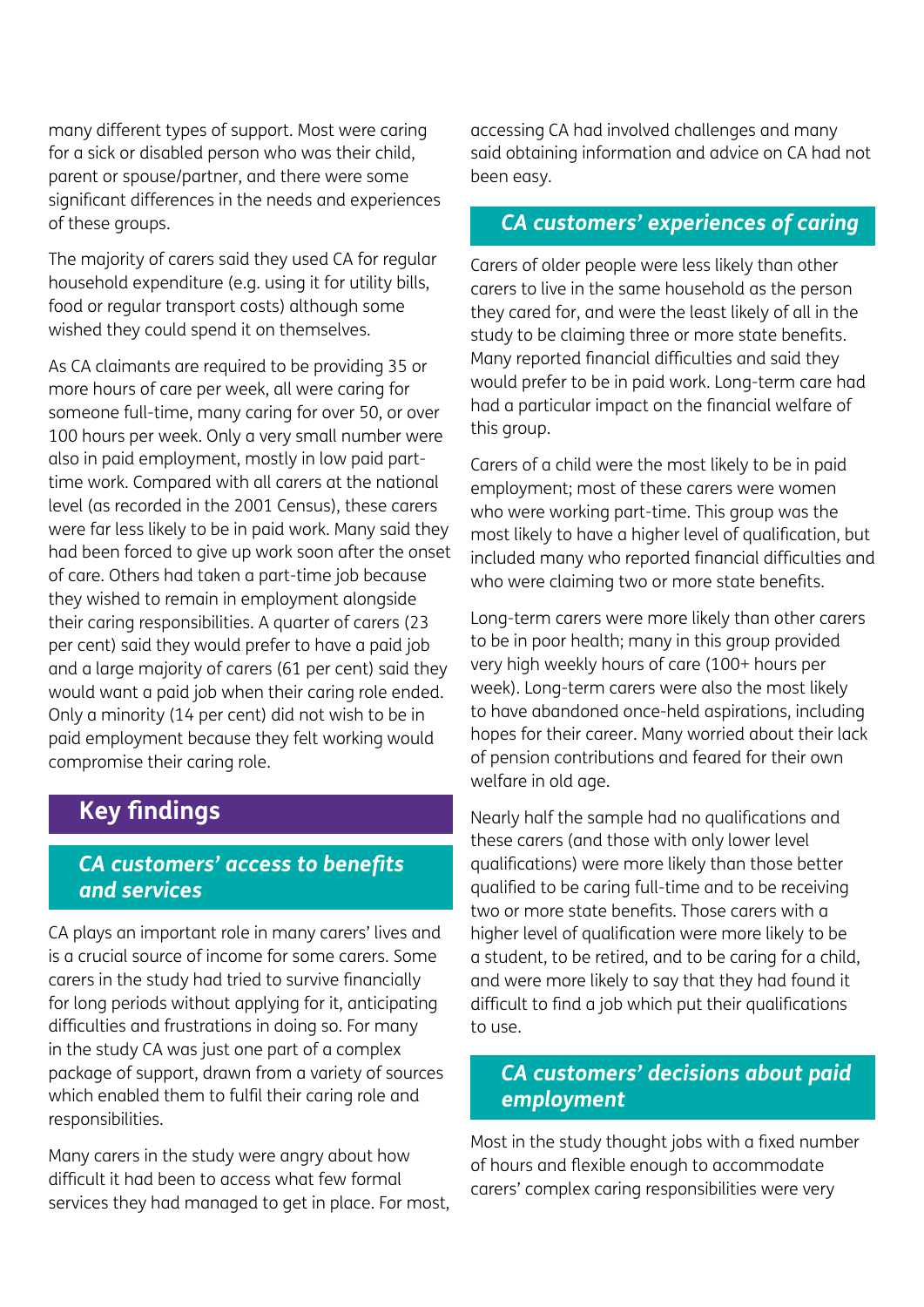difficult to come by. Carers who wished to return to education and/or develop new skills which would later give them an advantage in the job market reported that the 21 hours rule for studying while claiming CA made it difficult to access courses.

Half the respondents in the survey had given up work at the onset of their caring role. Difficulties in adjusting existing employment to accommodate care had often occurred despite employers being sympathetic to carers' responsibilities. Some CA claimants had managed to alter their working hours, usually to enable them to remain within the eligibility criteria for CA, and part-time work was valued as it enabled them to retain or develop work skills and keep in touch with the job market.

Although most expressed a desire to work once their caring role had ended, and nearly a third would have preferred to be in paid employment at the time of the study, only 14 per cent were actively looking for a job. Carers suggested that this was because the eligibility rules for CA were very restrictive, making finding suitable work extremely difficult. Those few carers in the study who were in paid work highlighted the advantages they felt were involved in having a job, including benefits for their health, selfesteem and confidence.

Not all carers in this study wanted to work; some regarded the care they provided as a 'full-time job' and emphasised that carers are not 'unemployed'.

#### **Recommendations**

Key aims for the carers in the study were to feel better supported in their caring role, to have a 'life of their own', and to secure paid employment, aspirations consistent with the 'vision' set out in the National Carers Strategy 2008 and reiterated in the Next Steps Carers Strategy (2010). Different parts of the system of support and services for carers should therefore be 'joined up' in practices and design, especially in the context of growing 'personalisation' in the social care system. Co-ordinated, holistic help is needed.

Additionally, a more 'human' approach, and a sounder appreciation of many carers' very demanding caring roles, is needed to deliver redesigned support appropriately. There should be clear information about the support available. In addition, more information about CA should be available to carers from the first moment they access support or services.

Preventative action in the system of care and support is greatly needed. Most carers feel they get no help until they encounter a 'crisis'; this has a negative impact on their health. More investment in preventative approaches is recommended, to avoid unnecessary damage to their health and help them hold on to paid employment.

The eligibility rules for CA are problematic for carers seeking paid employment or training. They limit them to low paid unskilled work, and a very limited range of courses; these rules should be reviewed. Carers experienced many difficulties and confusion in the way CA interacted with other benefits. This should be addressed, especially how CA relates to IS, but also to respond to carers' view that CA is 'taken away' when they reach retirement age. In making any changes to CA, it is recommended that its importance as an acknowledgement of caring roles be retained: this may involve separating different elements of the financial support carers can claim.

CA customers are more likely than other carers to be in poor health. It is recommended they be targeted in future efforts to promote carer health and wellbeing. Poor carer health leads to additional costs in the health and social care system, and concerted efforts are needed to address these.

Most carers in the study had given up paid work to care, despite their belief that combining work and care is important for carer wellbeing. It is recommended further effort be put into providing a wider range of support services for working carers and raising employers' awareness of the role they can play.